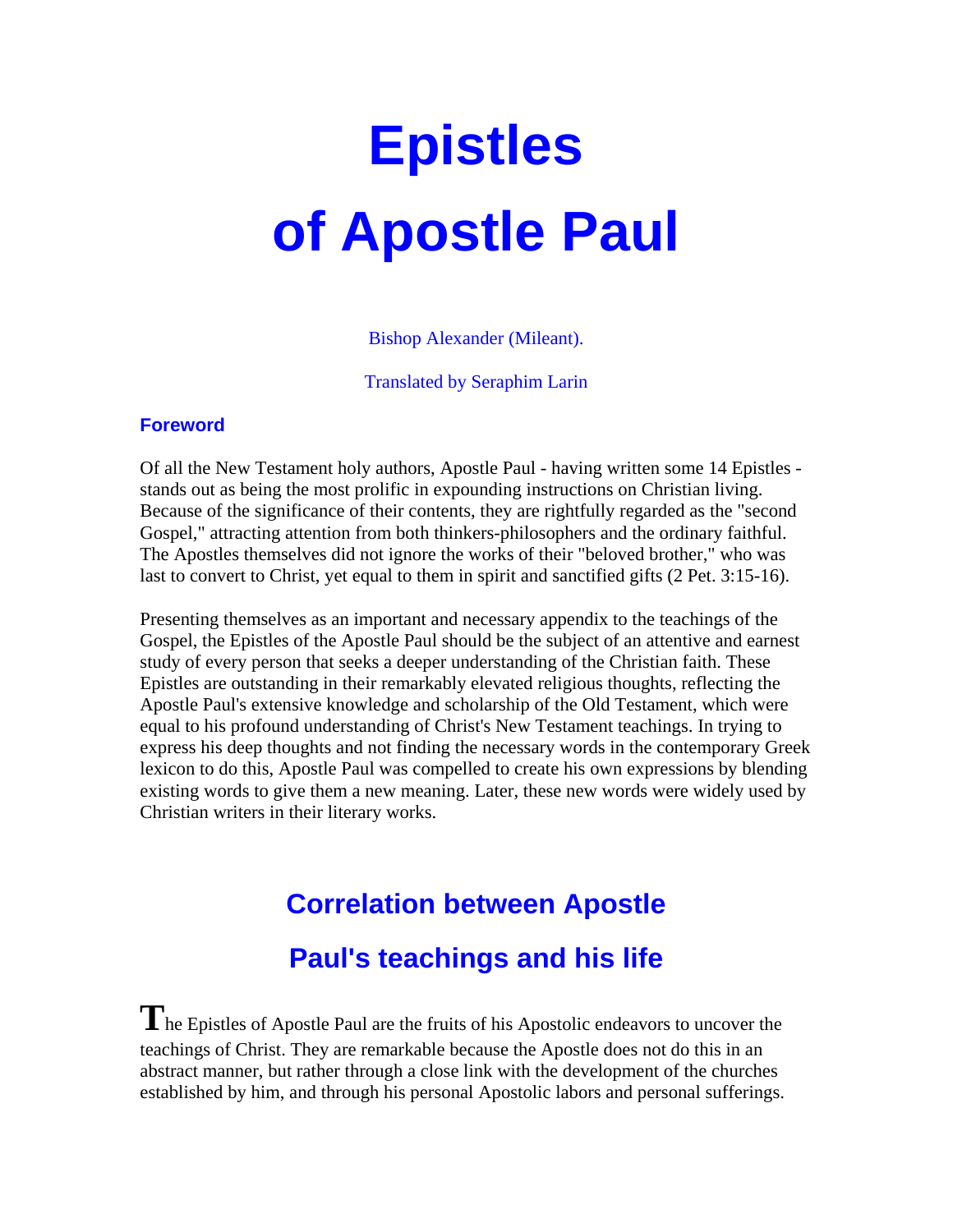Because the teachings outlined in his Epistles are closely interwoven with his personality, an understanding of his life and character would assist in comprehending them. That is why we shall now acquaint the reader with those aspects of Apostle Paul's life - which he himself pointed out - which served as his source in determining questions relating to the Christian teachings on faith and morality. " For I am the least of the Apostles, who am not worthy to be called an Apostle, because I persecuted the Church of God. But by the grace of God I am what I am, and His grace toward me was not in vain; but I labored more abundantly than they all, yet not I, but the grace of God which was with me" (1 Cor. 15:9-10). This is how this great "Apostle of tongues" characterized himself and who was recorded in the annals of the history of the Christian Church as the "heathen's Apostle."

Endowed from birth with abounding mental capabilities, he was brought up and educated along strict Pharisee principles and by his own words, was more advanced than many of his contemporaries and in his youth, was exceedingly zealous for the traditions of his fathers (Gal. 1:14). Consequently, when God selected him in his mother's womb and called him to Apostolic ministry, he devoted all the energy and towering strength of his great spirit toward preaching in the name of Christ among the heathens. This action forced him to suffer much sorrow from his fellow countrymen that were blinded with disbelief in their animosity toward Christ.

In studying the life and works of Saint Paul through the Book of Apostolic Acts, it is truly impossible not to be astonished at the extraordinary, inexhaustible energy of this great "Apostle of tongues." It is difficult to imagine how a person lacking in health and physical strength (Gal. 4:13-14), could sustain so many extraordinary hardships and dangers as Apostle Paul had to endure, for the glory of Christ. What is especially remarkable is the fact that as these difficulties and dangers grew, instead of his impassioned zeal and energy weakening, they increased and became stronger.

Compelled to remember his labors in order to enlighten the Corinthians, the Apostle writes: "Are they ministers of Christ? - I speak as a fool - I am more: in labors more abundant, in stripes above measure, in prisons more frequently, in deaths often. From the Jews five times I received forty stripes minus one. Three times I was beaten with rods; once I was stoned; three times I was shipwrecked; a night and a day I have been in the deep; in journeys often, in perils of waters, in perils of robbers, in perils of my own countrymen, in perils of the Gentiles, in perils in the city, in perils in the wilderness, in perils in the sea, in perils among false brethren; in weariness and toil, in sleeplessness often, in hunger and thirst, in fasting often, in cold and nakedness..." (2 Cor. 11:23-27).

In comparing himself to the other Apostles, his humility prompts him to call himself as the "least" among them, even though he would have been fully justified in declaring: "But I labored more abundantly than they all, yet not I, but the grace of God which was with me" (1 Cor. 15:10).

Indeed, without God's grace no ordinary human being could undertake such tasks and accomplish so many deeds. As much as Apostle Paul presented himself before kings as strong, forthright and unshakeable in his beliefs, so was he decisive and sincere in his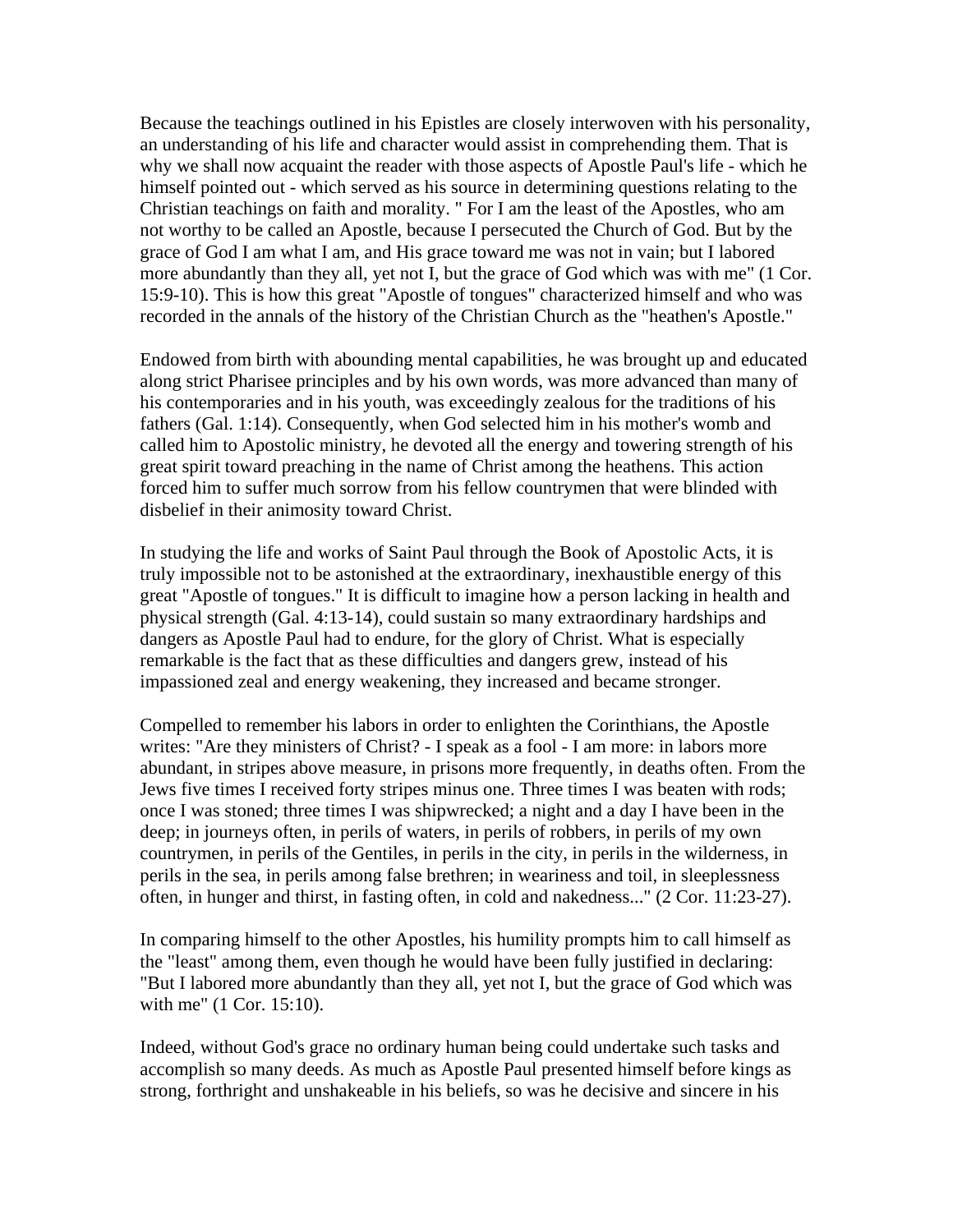relations with his fellow-brother Apostles. Once, in the city of Antioch - capital of the heathens in Asia Minor - he did not hesitate to accuse Apostle Peter of hypocrisy when that Apostle's motive for censure was flawed (Gal. 2:11-14). This fact is also important in that it clearly denounces the false assertion of the Roman Catholics that Apostle Peter was designated by Christ as the "prince above all other Apostles" and as the substitute for Christ Himself (hence the Roman Popes appropriated the title "vicar of the Son of God"). Being the last to become an Apostle and having formerly persecuted the Christian Church, would Apostle Paul dare to accuse the "substitute" of the Lord Jesus Christ? This is absolutely unlikely. Apostle Paul accused Apostle Peter as an equal, as a brother.

#### **Life and works**

#### **of Apostle Paul**

**S**aint Paul, carrying at first his Hebrew name Saul, belonged to the tribe of Benjamin and was born in the Cilician town of Tarsus (in Asia Minor), which was then renowned for its Greek academy and for the scholarship of its citizens. Because he was a native of this city and descended from Jews freed from Roman slavery, Paul had the rights of a Roman citizen. Paul received his initial education in Tarsus, and probably became familiar with the pagan culture, since his acquaintance with gentile writers is clearly shown in his speeches and writings (Acts 17:28; 1 Cor. 15:33; Titus 1:12). He received his final education in Jerusalem from the famous teacher Gamaliel in the acclaimed rabbinical school. Gamaliel was considered an expert on the law and despite belonging to the party of Pharisees, was a freethinking person (Acts 5:34) and an admirer of Greek wisdom. Here, according to the accepted custom of the Jews, young Saul learned the art of tent-making, which later provided him with the means to live from his own labors (Acts 18:3; 2 Cor. 11:8; 2 Thes. 3:8.).

Evidently young Saul was preparing for a rabbinical career, since directly after finishing his education and training he emerged as a strong zealot of pharisaic traditions and persecutor of the Christian faith. Perhaps by the appointment of the Sanhedrin, he was a witness to the death of the first martyr Stephan (Acts 7:58, 8:1) and then received official authority to persecute the Christians beyond the borders of Palestine in Damascus (Acts  $9:1-2.$ ).

The Lord, seeing in him a "chosen vessel," called him to Apostolic service by miraculous means on the road to Damascus. During his journey, a bright light enveloped Saul, from which he fell to the ground blind. A voice resounded from the light, "Saul, Saul, why do you persecute me?" Saul asked, "Who are you?" Jesus answered, "I am Jesus, Who you are persecuting." The Lord commanded Saul to go to Damascus, where he would be instructed on what to do further. Saul's companions heard the voice of Christ, but they did not see the light. After being led by the arm to Damascus, Paul was taught the faith and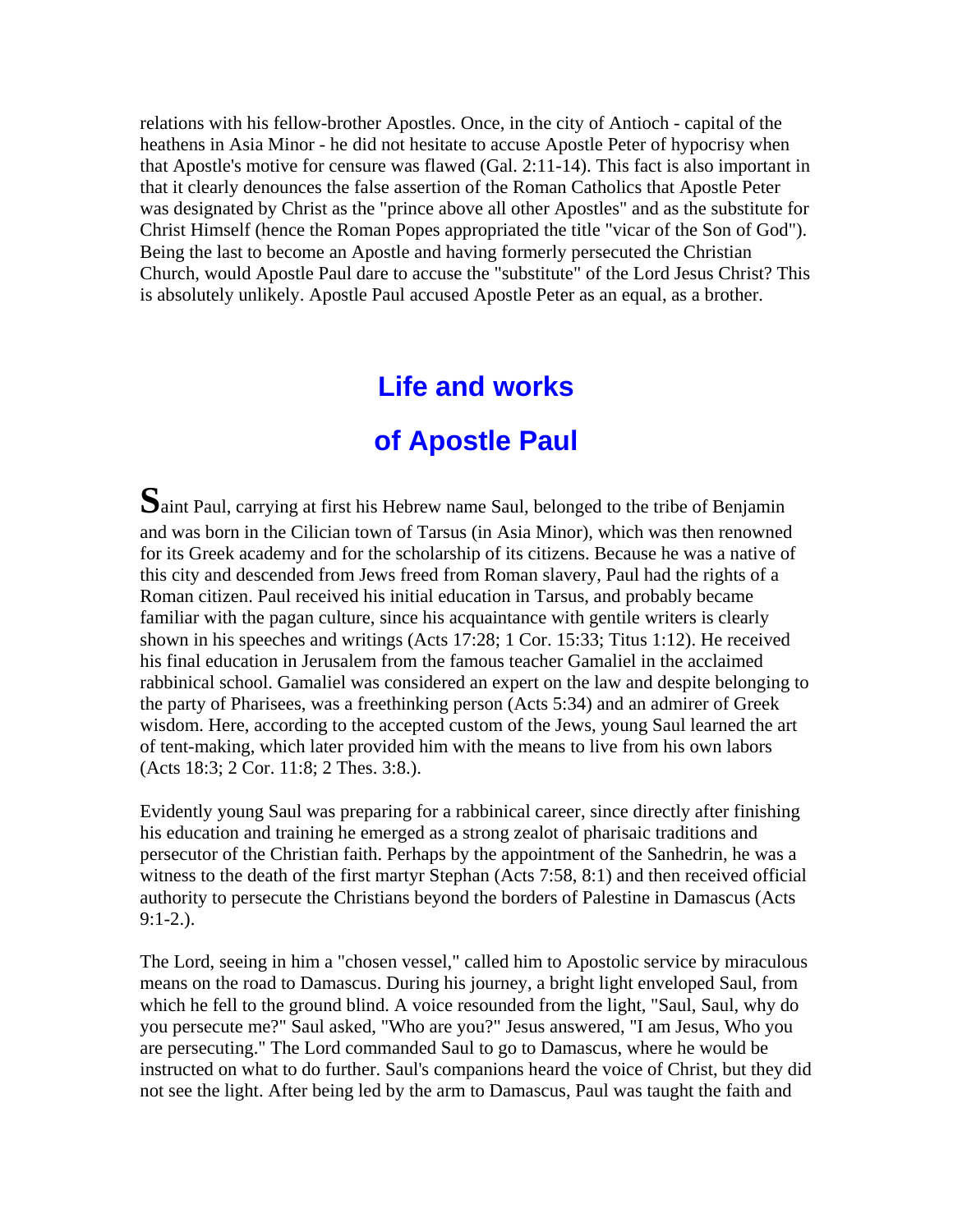on the third day was baptized by Ananias. The moment Saul was submerged in the baptismal water, he regained his sight. From that point on, he became a zealous preacher of the teachings he had formerly persecuted. He went to Arabia for a short period and then returned to Damascus to preach about Christ.

In 38AD, angered by his conversion to Christ, the vehemence of the Jews forced him to flee to Jerusalem (Acts 9:23), where he joined the community of believers and was introduced to the Apostles. Because of an attempt on his life by the Hellenists, he left for his native Tarsus. From there, around 43 AD, he was called by Barnabas to preach in Antioch, followed by a journey together to Jerusalem, bringing aid to the needy (Acts 11:30.).

Soon after his return from Jerusalem, by the direction of the Holy Spirit, Saul and Barnabas left on their first missionary journey, lasting from 45 to 51 AD. The Apostles traveled throughout the entire island of Cyprus, and by the time Saul converted the proconsul Sergius Paulus, he was already known as Paul. During the time of Paul and Barnabas's missionary journey, Christian communities were founded in the Asia Minor cities of Pisidian, Antioch, Iconium, Lystra, and Derbe. In 51 AD, Saint Paul took part in the Apostolic Council in Jerusalem where he heatedly opposed the necessity for gentile Christians to follow the traditions of Mosaic law.

Returning to Antioch, Saint Paul in the company of Silas undertook his second missionary journey. At first he visited the churches that he had founded earlier in Asia Minor, and then crossed over to Macedonia, where he founded congregations in Philippi, Thessalonica, and Berea. In Lystra, Saint Paul gained his favorite pupil Timothy, and from Troas he continued the journey with the recently joined Apostle Luke. From Macedonia saint Paul crossed over into Greece, where he preached in Athens and Corinth, remaining in the latter city for one and a half years. His 2 Epistles to the Thessalonians was sent from here. The second journey lasted from 51 to 54 AD. In 55 AD Saint Paul left for Jerusalem, visiting Ephesus and Caeseria on the way and from Jerusalem, went to Antioch (Acts 17 and 18.).

After a short stay in Antioch Saint Paul undertook his third missionary journey (56-58 AD), at first visiting, according to his custom, churches that were founded earlier in Asia Minor, and then stopping at Ephesus, where he preached daily for two years in the school of Tyrannus. He wrote his letter to the Galatians (because of the insurgence of a faction of Judaists there) and his first letter to the Corinthians (because of the upsurge of agitators and also to respond to a letter to him from the Corinthians). A local riot, stirred up against Paul by a master silversmith named Demetrius, forced the Apostle to abandon Ephesus and leave for Macedonia (Acts 19). On the way he received news from Titus about the state of the Corinthian church and about the favorable reaction to his Epistle. Consequently, he sent a second Epistle to the Corinthians from Macedonia with Titus. Shortly after, he came to Corinth himself where he wrote a letter to the Romans, intending to later leave for Rome and further west, after going to Jerusalem.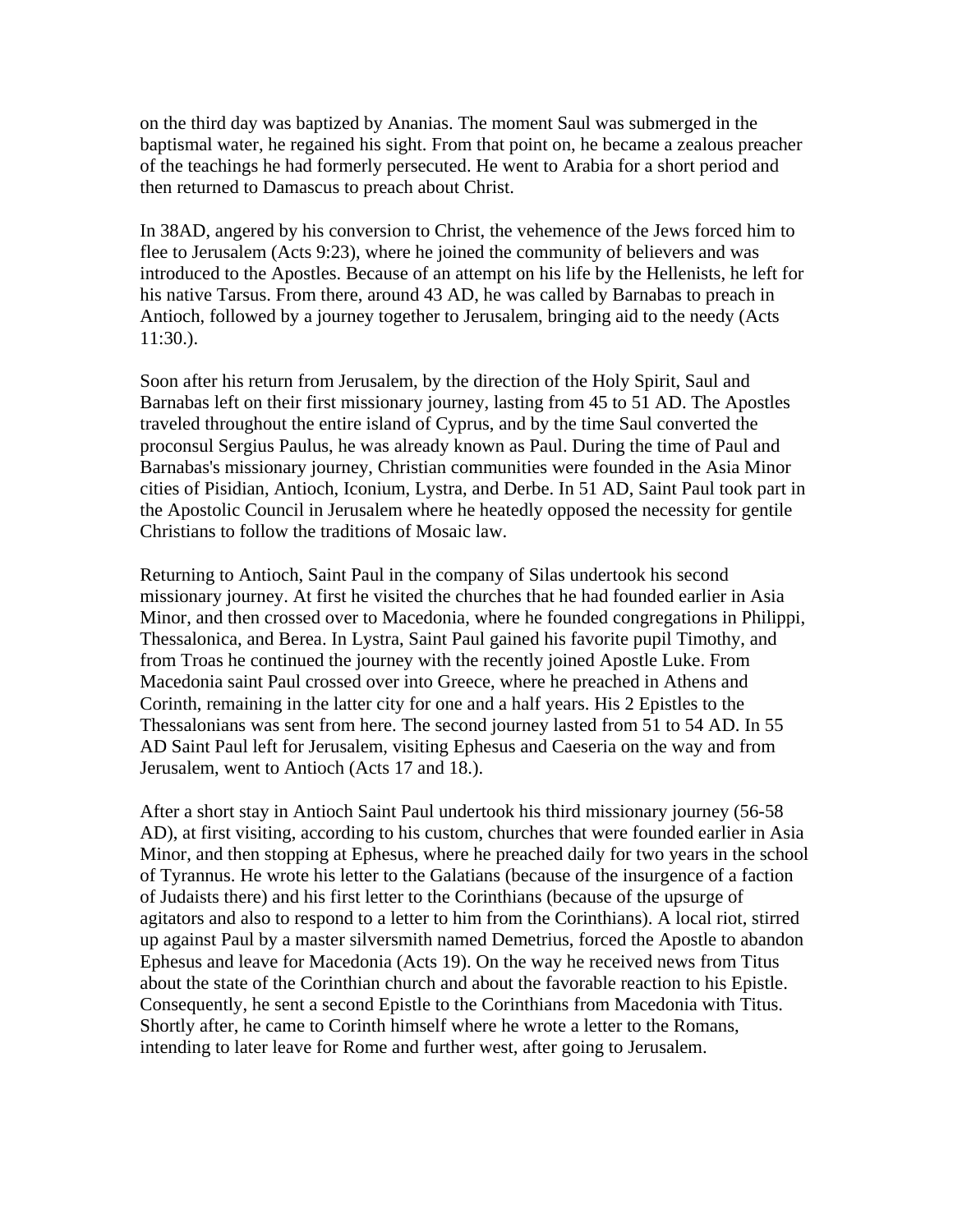Bidding farewell to the Ephesian elders in Miletus, he arrived in Jerusalem. Because of a riot that sprung up against him, Paul was taken under guard by the Roman authorities and ended up in prison, at first under Proconsul Felix and then under his successor, Proconsul Festus. This happened in 59 AD. In 61 AD Paul, as a Roman citizen, was granted his request to be sent to Rome to the court of Caesar. Enduring a shipwreck in Malta, the Apostle arrived in Rome only in the summer of 62 AD. Because the Roman authorities held Paul in such a high esteem, he was able to preach freely. Thus end the details of his life in the Acts of the Apostles (Acts 27 and 28). In Rome Saint Paul wrote his letters to the Philippians (with gratitude for the financial aid sent to him with Epaphroditus), to the Colossians, to the Ephesians, and to Philemon, a citizen of Colossus (concerning his slave Onesimus, who had run away). All three of these Epistles were written in 63 AD and were sent with Tychicus. Here too, the Epistle to the Palestinian Hebrews was written in 64 AD.

The further fate of Apostle Paul is not known with any certainty. Some think that he stayed in Rome and by the orders of Nero died a martyr's death in 64 AD. But there is evidence that suggests that after a two year imprisonment, Paul was given his freedom and he took on a fourth missionary journey, which was indicated by his "Pastoral Epistles" to Timothy and Titus. After defending his actions before the Senate and the Emperor, Saint Paul was freed from bondage so he could again travel to the east. Spending a long time on the island of Crete, he left his pupil Titus to ordain elders throughout all the cities (Titus 1:5), which shows that Titus was ordained by Paul to be the bishop of the church in Crete. Later in his letter Paul instructs Titus on how to go about his duties as a bishop. From this letter it is clear that Paul intended to spend that winter of 64 in Nicopolis (Titus 3:12), near his native Tarsus.

During the spring of 65 AD, he visited the rest of the churches in Asia Minor and in Miletus, he left the sick Trophimus. Earlier, the people in Jerusalem rioted against Paul because of Trophimus, bringing about Paul's first imprisonment (2 Tim. 4:20). Whether Saint Paul went through Ephesus is not known. He said that the Ephesian elders would not see his face again (Acts 20:25), although at the time, it appears that he ordained Timothy as bishop of the Ephesian church. Later the Apostle went through Troas, where he left his bishop's mantle (the outer layer of liturgical clothing) and books (probably also liturgical books, 2 Tim. 4:13) with a certain Carpus, and then left for Macedonia. Upon hearing about the strengthening of false teachings in Ephesus, he wrote his first letter to Timothy from there. After spending some time in Corinth (2 Tim. 4:20) and meeting Peter on the way, they continued their journey together through Dalmatia (2 Tim. 4:10) and Italy. They arrived in Rome where in 66 AD, Peter remained while Paul continued further to the west, probably reaching Spain.

After his return to Rome, he was imprisoned (for the second time), where he remained until his death. There is a tradition that upon his return to Rome, he preached at the very door of the emperor Nero and converted his favorite concubine to Christ. For this he was condemned and even though by God's mercy - in his own words - he was "delivered from the lion's mouth," that is from being devoured by animals in the circus (1 Tim. 4:16-17,), he was yet again in prison. During this second imprisonment he wrote his second letter to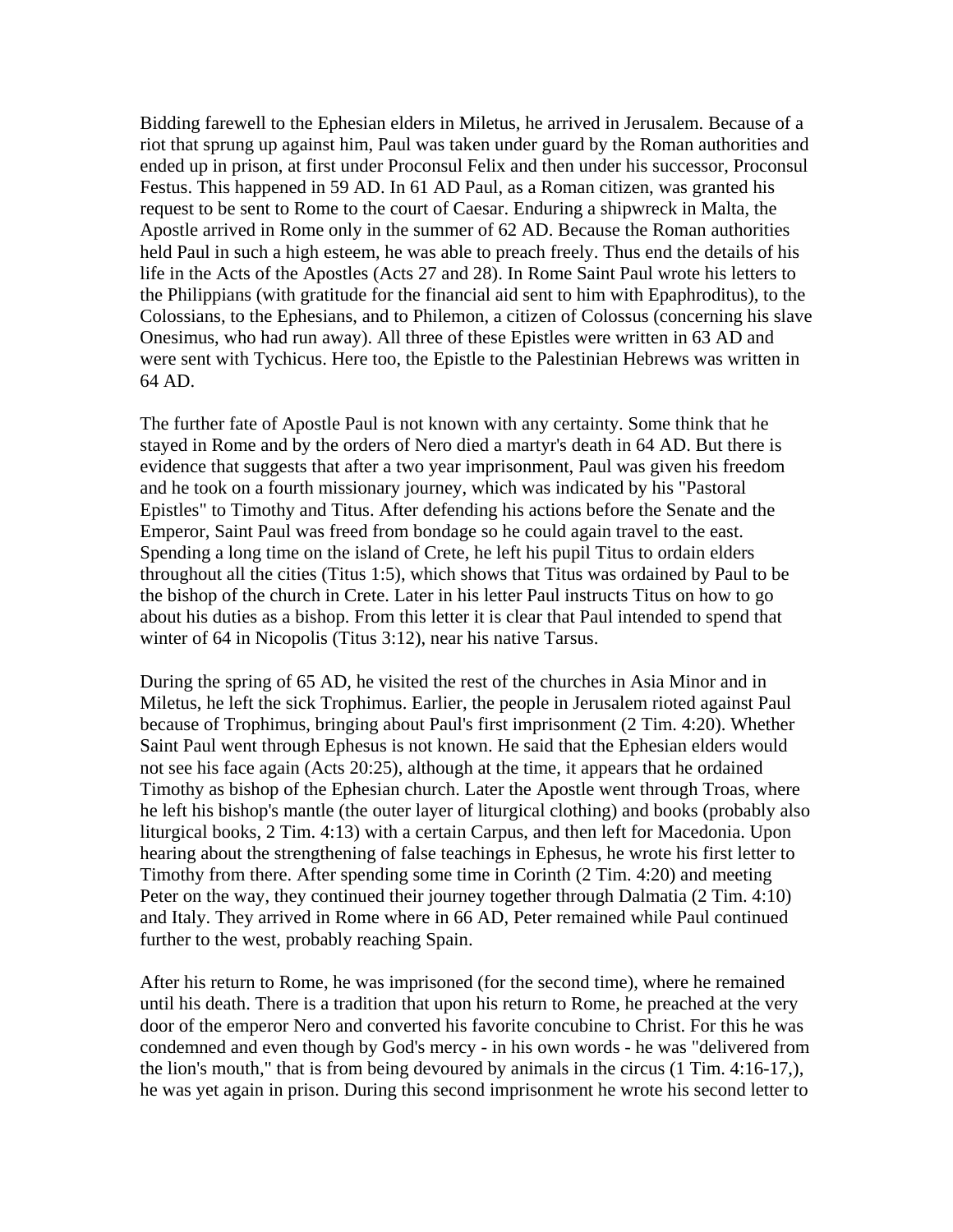Timothy in Ephesus, inviting him to Rome for a last meeting, sensing death was at hand. Tradition doesn't say whether Timothy managed to find his teacher alive, but it does say that the Apostle did not have to wait long for his martyr's crown. After a nine-month imprisonment he was beheaded as a Roman citizen, not far from Rome. This happened in 67 AD during the 12th year of Nero's reign.

A general observation of Apostle Paul's life shows that it is sharply divided into two halves. Before his conversion to Christ, Saint Paul (then Saul) was a strict Pharisee, fulfiller of the law of Moses and the traditions of his fathers, thinking that he could be justified by the works of the law and his zeal for the faith of his fathers, reaching even fanaticism. After his conversion, he became an Apostle of Christ, totally committed to the task of spreading the gospel, fortunate in his calling, yet recognizing his own impotence for fulfilling this eminent ministry and attributing all of his deeds and merits to the grace of God. All of Paul's life before his conversion was driven by a deep conviction toward deviation and sin, which led him towards condemnation instead of justification, and only the mercy of God saved him from this destructive delinquency. From that moment on, Saint Paul tries to be worthy of God's grace and not turn away from his calling. Therefore there cannot be any talk of personal merit - all of it was God's doing.

All of Saint Paul's teachings revealed in his Epistles, being a full reflection of his life, carry this very fundamental thought: man is justified by faith, independent of deeds of the law (Romans 3:28). However, it cannot be concluded from this that Apostle Paul rejects any significance of good deeds (See for example Gal. 6:4, Eph. 2:10 or 1 Tim 2:10 and others). According to his Epistles, the understanding of "works of the law" does not mean "good deeds" in general, but ritualistic observance of the Mosaic Law. It must be remembered that during the time of his evangelistic work, Paul needed to carry out a bitter struggle against the opposition of the Judaists and Judean Christians.

Upon becoming Christians, many of the Judaists held the view that it too was necessary for Christians to strictly observe all the ceremonial instructions of Mosaic Law. They deluded themselves with conceited notions that Christ came to earth to save the Jews only, and therefore gentiles wanting to be saved, needed to undertake circumcision and observe all of the Jewish rituals. This delusion impeded the spread of Christianity among the gentiles so strongly, that the Apostles were obliged to convene in 51 AD the Jerusalem Council, which removed the requirements of the ceremonial decrees of the law of Moses for Christians. However, even after this Council, many Judean Christians continued to stubbornly hold to their former views and as a consequence, split from the Church by establishing their own heretical society. These heretics opposed Apostle Paul personally and injected disturbances into the life of any church, where Paul was absent. That's why Saint Paul needed to continually underline in his Epistles that Christ was the Savior of all humanity - for Jews just as well as for gentiles - and that a person was not saved by fulfilling the ceremonial deeds of the law, but only through faith in Christ. Unfortunately, Luther and his successors - the Protestants - distorted these thoughts of Apostle Paul, because to them Paul had repudiated the importance of every good deed for salvation. If this were so, then he would not have written in his first Epistle to the Corinthians in the 13th chapter that "if I have a faith that can move mountains, but have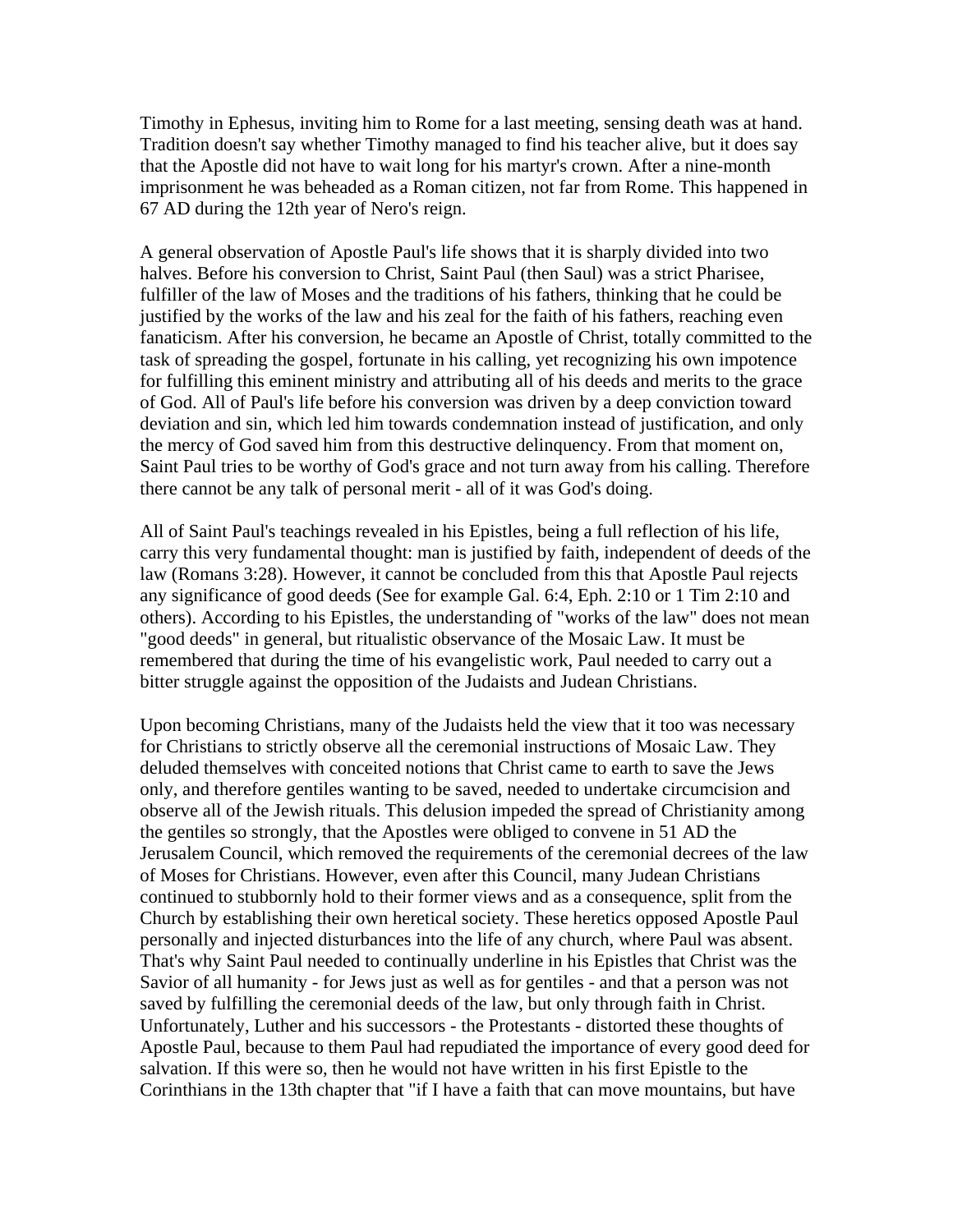not love, I am nothing" (1 Cor. 13:2, NIV), because this love would immediately manifest itself in good deeds.

## **List of Apostle Paul's epistles**

On the basis of credible witnesses, the common voice of the Church attributes fourteen Epistles to Apostle Paul's authorship, which appear in the Bible in the following order:

Epistle to the Romans,

First Epistle to the Corinthians,

Second Epistle to the Corinthians,

Epistle to the Galatians,

Epistle to the Ephesians,

Epistle to the Philippians,

Epistle to the Colossians,

First Epistle to the Thessalonians,

Second Epistle to the Thessalonians,

First Epistle to Timothy,

Second Epistle to Timothy,

Epistle to Titus,

Epistle to Philemon,

Epistle to the Hebrews.

The Epistles are not in any chronological order, but are arranged according to their significance and magnitude of their circulation, and by the relative importance of the Church and its people to whom they are addressed. The Epistles to the three individuals follow those Epistles to the seven Churches. The Epistle to the Hebrews is last because it was the last to be authenticated. Usually, Apostle Paul's Epistles are separated into two uneven groups: 1) Epistles of a general Christian nature and 2) Pastoral Epistles. The Epistles to Timothy and Titus belong to the second category, because they indicate the basis and rules of good pastorship.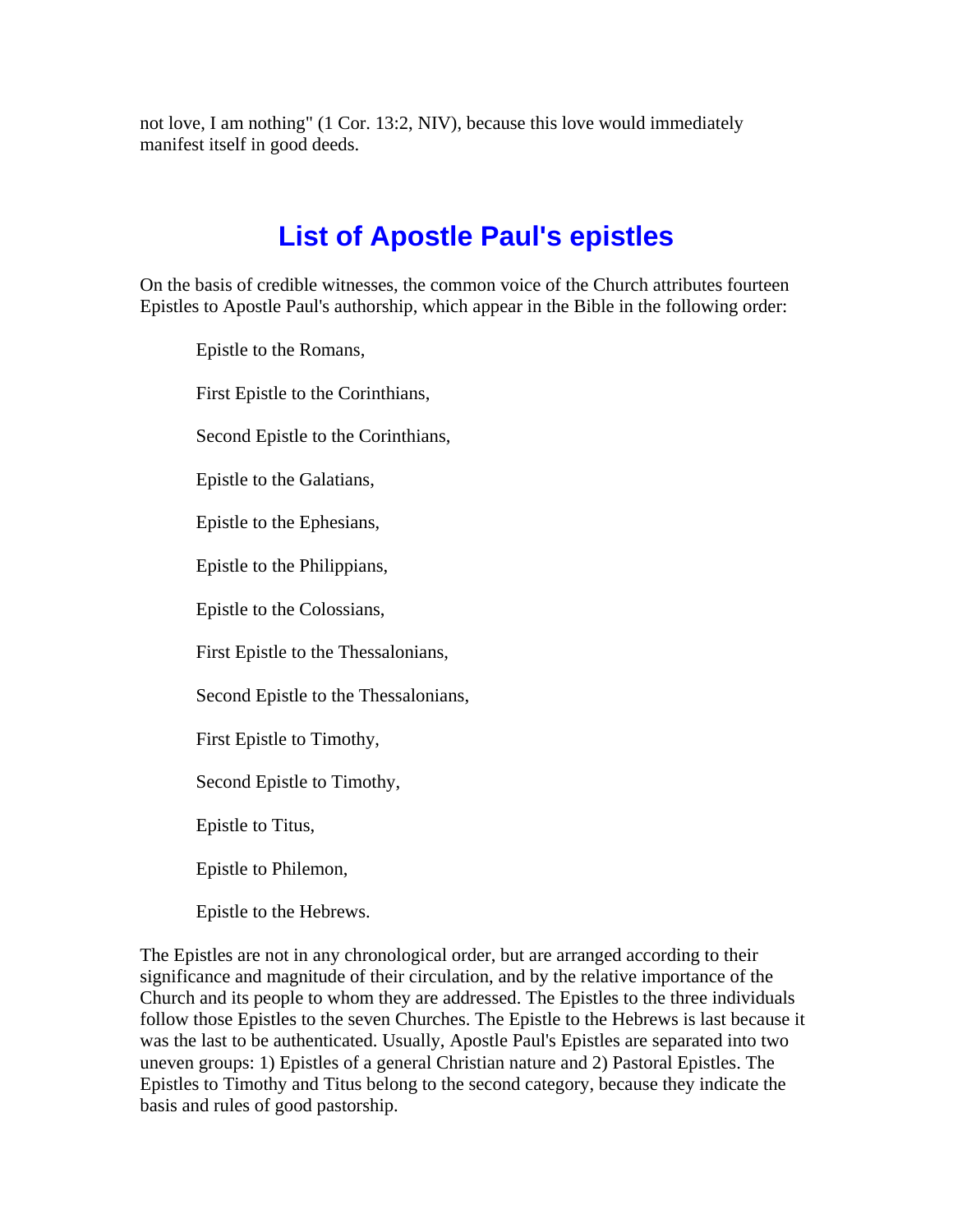Certain sections of Apostle Paul's Epistles gave rise to thoughts that he had written other Epistles that have not reached us eg. 1 Cor. 5:9, also Col. 4:16. While the correspondence with an unknown philosopher Seneka, brother of pro-consul Gallio (as mentioned in Acts 18:12) was attributed to Paul, this could not be authenticated.

#### **Outline of Apostle**

### **Paul's teachings**

**T**he Epistles of Apostle Paul carries great importance in the composition of the New Testament, because it is in them that we find a deep and all-encompassing revelation and elucidation of the mysteries of the Gospel's teachings. Apart from Apostle Paul's individual, especially-loved mysteries of Christ's faith, for example: the meaning of the Old Testament law in relation to the New Testament, the corruption and decay of human nature, the only means of justification before God is through faith in Jesus Christ, it can be said that there is not one point in the whole of Christian dogma that did not have its beginnings and affirmation in his Epistles. The bulk of the Epistles are structured on the one and only plan. They begin with a greeting to the readers and expression of gratitude to God for His providential activity about the place it is addressed to. Further on, the Epistle is usually divided into two parts - religious instructions (doctrinal) and moral directives. In conclusion, the Apostle touches upon private matters, charges persons with commissions, discusses his personal circumstances, expresses his kind wishes and sends greetings of peace and love. His language is lively and bright - reminiscent of the ancient Prophets, and reflects a profound understanding of the Old Testament.

#### **Selected text**

#### **from his teachings**

**B**ecause the opportunity to give a more detailed account of St. Paul's many faceted Christian teachings is constrained by time and space, we will limit ourselves to citing extracts from his Epistles, which are essentially of a moral nature. As we will see in them, the Apostle explains what constitutes a true spiritual life - that what every Christian should strive for. For convenience sake, we bring these excerpts by subject order - in alphabetical sequence - so that the reader may easily refer to them in Apostle Paul's Epistles.

#### **The grace of God and spiritual gifts**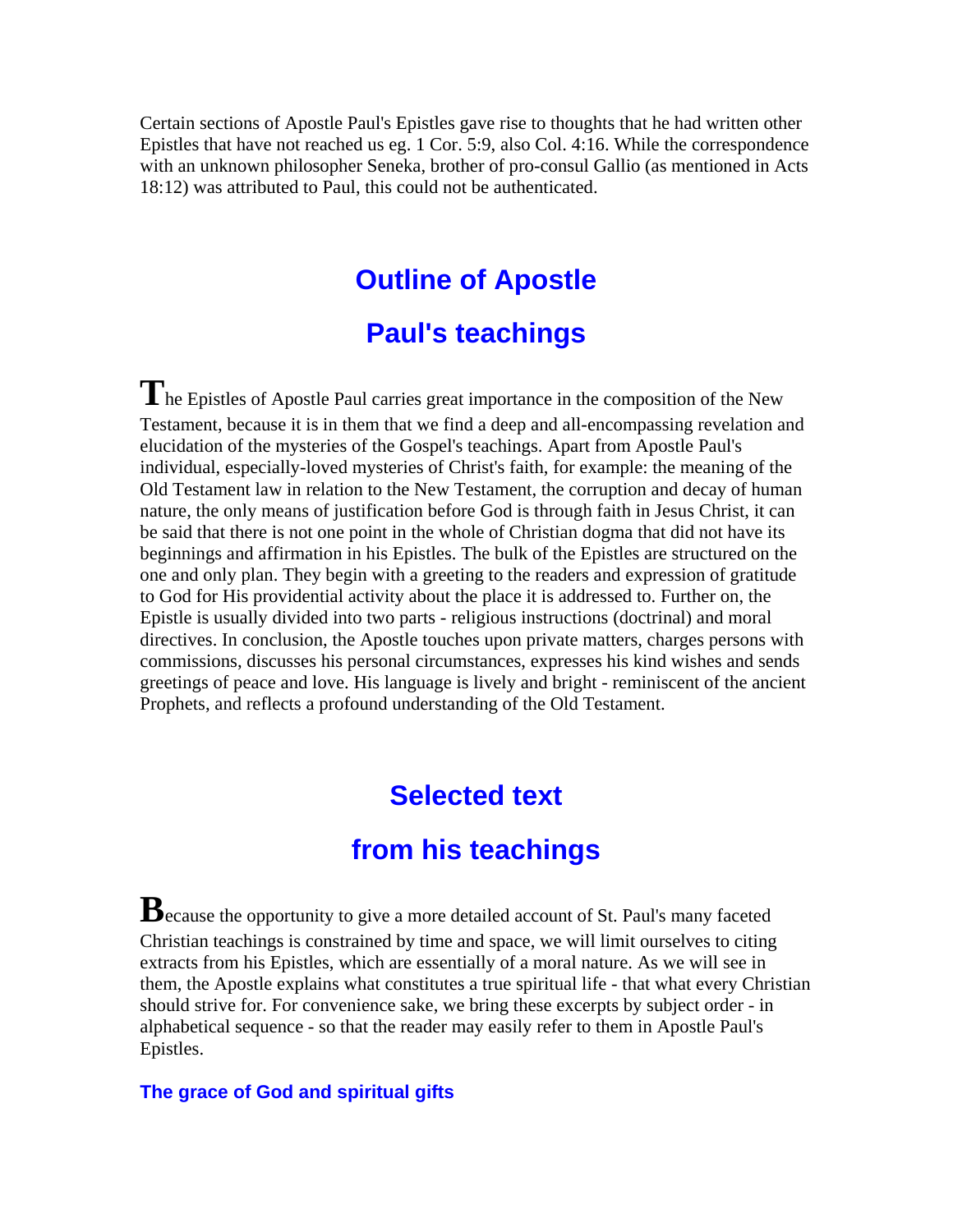"For as many as are led by the Spirit of God, these are sons of God. For you did not receive the spirit of bondage again to fear, but you received the Spirit of adoption, by whom we cry out, 'Abba, Father.' The Spirit Himself bears witness with our spirit that we are children of God" (Rom. 8:14-16). "There are diversities of gifts, but the same Spirit...But the manifestation of the Spirit is given to each one for the profit of all: for to one is given the word of wisdom through the Spirit, to another the word of knowledge through the same Spirit, to another faith by the same Spirit, to another gifts of healings by the same Spirit, to another the working of miracles, to another prophecy, to another discerning of spirits, to another different kinds of tongues, to another the interpretation of tongues. But one and the same Spirit works all these things, distributing to each one individually as He wills" (1 Cor. 12:4-11). "For the grace of God that brings salvation has appeared to all men, teaching us that, denying of godliness and worldly lusts, we should live soberly, righteously, and godly in the present age, looking for the blessed hope and glorious appearing of our great God and Savior Jesus Christ." (Titus 2:11-13).

See also: Rom. 5:2; 1 Cor. 12:1-11; 2 Cor. 3:5; 4:7; 6:1-2; 8:9; Gal. 3:5; Ephes. 4:7-12; Philip. 2:13; Heb. 4:16; 12:15.

**About attitudes toward riches**: "Let your conduct be without covetousness; be content with such things as you have. For He Himself has said, 'I will never leave you nor forsake you.'" (Heb. 13:5). See also: 1 Tim. 6:9-11.

**Life is spiritual warfare**: "Put on the whole armor of God, that you may be able to stand against the wiles of the devil. For we do not wrestle against flesh and blood, but against principalities, against powers, against the rulers of the darkness of this age, against spiritual hosts of wickedness in the heavenly places. Therefore take up the whole amour of God, that you may be able to withstand in the evil day, and having done all, to stand. Stand therefore, having girded your waist with truth, having put on a breastplate of righteousness, and having shod your feet with the preparation of the gospel of peace; above all, taking the shield of faith with which you will be able to quench all the fiery darts of the wicked one. And take the helmet of salvation, and the sword of the Spirit, which is the word of God" (Ephes. 6:11-17). See also: 1 Thes. 5:4-8; 2 Cor. 10:3-5; Colos. 2:14-15.

**Faith and its meaning:** "through Whom also we have access by faith into this grace in which we stand, and rejoice in hope of the glory of God" (Rom. 5:2). "For with the heart one believes unto righteousness, and with the mouth confession is made unto salvation" (Rom. 10:10). "For we walk by faith not by sight" (2 Cor. 5:7). "For in Christ Jesus neither circumcision nor uncircumcision avails anything, but faith working through love" (Gal. 5:6). "For by grace you have been saved through faith, and that not of yourselves; it is the gift of God" (Eph. 2:8). "But without faith it is impossible to please Him, for he who comes to God must believe that He is, and that He is a Rewarder of those who diligently seek Him" (Heb. 11:6). See also: Rom. 3:28-30, 14:23; 2 Cor. 13:5; Gal. 2:16, 3:26; Eph. 6:16; Heb. 11:1.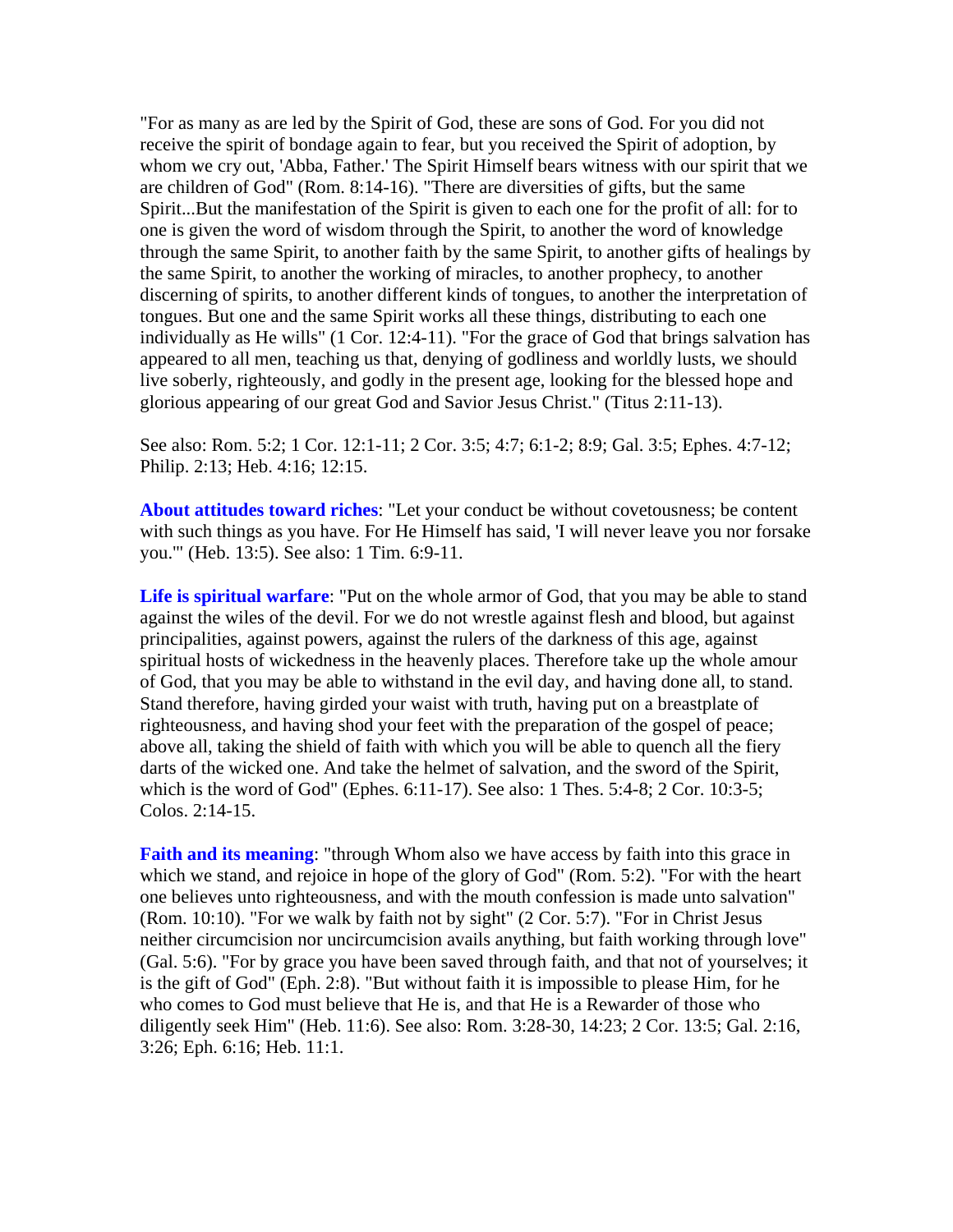**On resurrection of the dead**: 1 Cor. 15:12-57; 2 Cor. 5:1-10; 1 Thes. 4:13-18; Phil. 3:10-11, 3:20-21; Heb. 2:14-15, 4:1-11.

**On the Second Coming of Christ**: 1 Thes. 5:1-3; 2 Thes. 1:6-10.

**On celibacy and marriage**: 1 Cor. 7:1-17.

**On good deeds**: "And let us not grow weary while doing good, for in due season we shall reap if we do not lose heart. Therefore, as we have opportunity, let us do good to all, especially to those who are of the household of faith" (Gal. 6:9-10). "Therefore, whether you eat or drink, or whatever you do, do all to the glory of God" (1 Cor. 10:31). "For we are His workmanship, created in Christ Jesus for good works, which God prepared beforehand that we should walk in them" (Ephes. 2:10). "But do not forget to do good and to share, for with such sacrifices God is well pleased" (Heb. 13:16). See also: Ephes. 6:8; Phil. 2:4; Col. 4:17; 1 Thes. 5:15; Titus 3:14; Heb. 13:1-3.

**On gratefulness to God**: "Now godliness with contentment IS GREAT GAIN. For we brought nothing into this world, and it is certain we can carry nothing out. And having food and clothing, with these we shall be content. But those who desire to be rich fall into temptation and a snare, and into many foolish and harmful lusts which drown men in destruction and perdition. For the love of money is a root of all kinds of evil, for which some have strayed from the faith in their greediness, and pierced themselves through with many sorrows" (1 Tim. 6:6-10). "Command those who are rich in this present age not to be haughty, nor to trust in uncertain riches, but in the living God, who gives us richly all things to enjoy. Let them do good, that they be rich in good works, ready to give, willing to share, storing up for themselves a good foundation for the time to come, that they may lay hold on eternal life" (1 Tim 6:17-19).

**Spiritual renovation and Christian life:** "Therefore, if anyone is in Christ, he is a new creation; old things have passed away; behold, all things have become new" (2 Cor. 5:17). "For as many of you as were baptized into Christ have put on Christ. There is neither Jew nor Greek, there is neither slave nor free, there is neither male nor female; for you are all one in Jesus Christ. And if you are Christ's, then you are Abraham's seed, and heirs according to the promise".... "Walk in the Spirit, and you shall not fulfill the lust of the flesh" (Gal. 3:27-29; 5:16). "If then you were raised with Christ, seek those things which are above, where Christ is, sitting at the right hand of God. Set your mind on things above, not on things on the earth. For you died, and your life is hidden with Christ in God. When Christ Who is our life appears, then you also will appear with Him in glory. Therefore put to death your members which are on the earth: fornication, unseemliness, passion, evil desire, and covetousness, which is idolatry. Because of these things the wrath of God is coming upon the sons of disobedience, in which you yourselves once walked when you lived in them. But now you yourselves are to put off all these: anger, wrath, malice, blasphemy, filthy language out of your mouth. Do not lie to one another, since you have put off the old man with his deeds, and have put on the new man who is renewed in knowledge according to the image of Him who created him, where there is neither Greek nor Jew, circumcised nor uncircumcised, barbarian,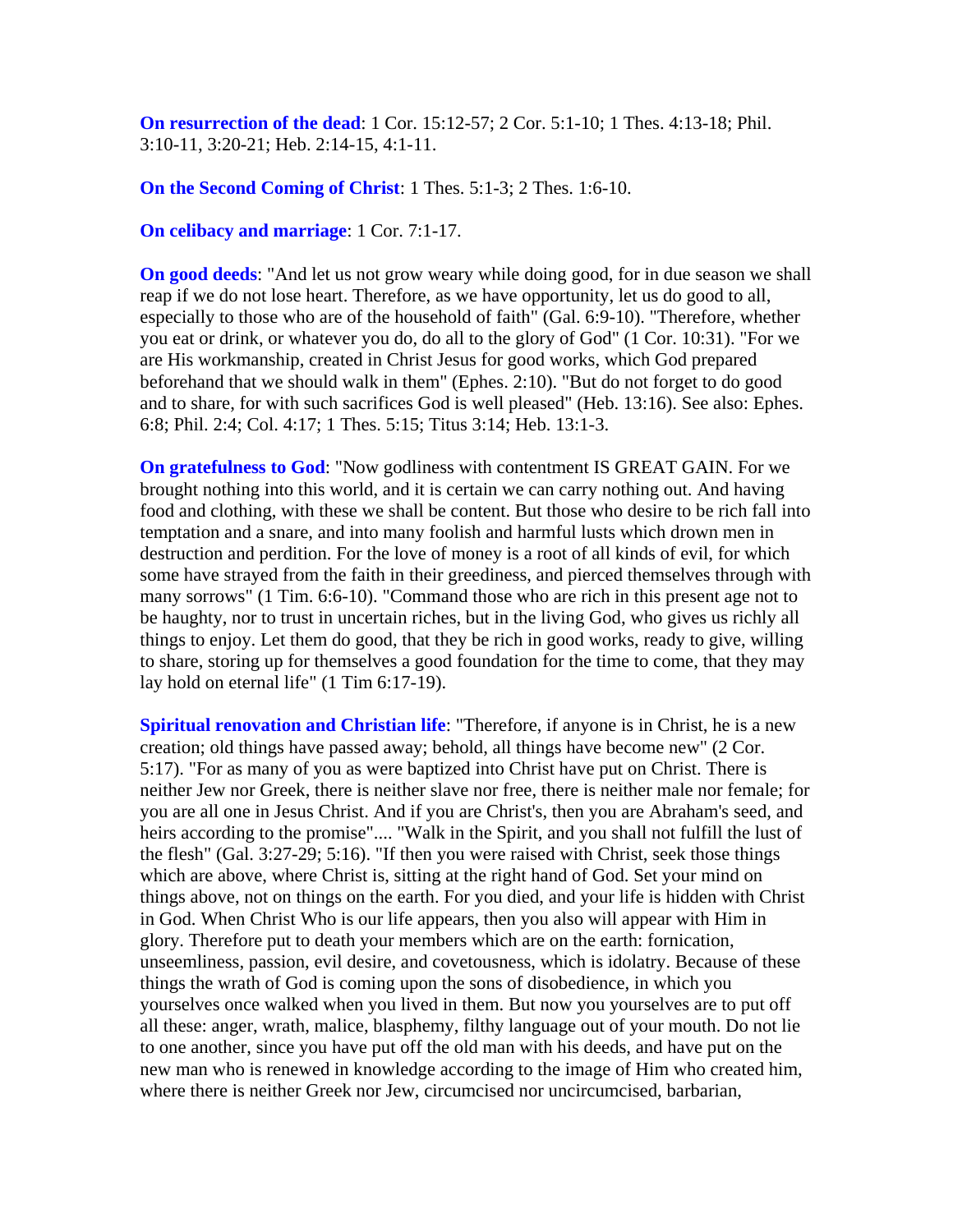Scythian, slave nor free, but Christ is all and in all. Therefore as the elect of God, holy and beloved, put on tender mercies, kindness, humility, meekness, longsuffering; bearing with one another, and forgiving one another, if anyone has a complaint against another; even as Christ forgave you, so you also must do. But above all these things, put on love, which is the bond of perfection. And let the peace of God rule in your hearts, to which also you were called in one body; and be thankful. Let the word of Christ dwell in you richly in all wisdom, teaching and admonishing one another in psalms and hymns and spiritual songs, singing with grace in your hearts to the Lord. And whatever you do in word or deed, do all in the name of the Lord Jesus, giving thanks to God the Father through Him"

"Rejoice in the Lord always. Again I will say, rejoice! Let your gentleness be known to all men. The Lord is at hand. Be anxious for nothing, but in everything by prayer and supplication, with thanksgiving, let your requests be made known to God; and the peace of God, which surpasses all understanding, will guard your hearts and minds through Christ Jesus. Finally, brethren, whatever things are true, whatever things are noble, whatever things are just, whatever things are pure, whatever things are lovely, whatever things are of good report, if there is any virtue and if there is anything praiseworthy meditate on these things, The things which you learned and received and heard and saw in me, these do, and the God of peace will be with you" (Phil. 4:4-9).

"Now we exhort you, brethren, warn those who are unruly, comfort the fainthearted, uphold the weak, be patient with all. See that no one renders evil for evil to anyone, but always pursue what is good both for yourselves and for all. Rejoice always, pray without ceasing, in everything give thanks; for this is the will of God in Christ Jesus for you. Do not quench the Spirit. Do not despise prophecies. Test all things; hold fast what is good. Abstain from every form of evil" (1 Thes. 5:14-22).

**Baptism is death to sin:** "There is therefore now no condemnation to those who are in Jesus Christ, who do not walk according to the flesh, but according to the Spirit. For the law of the Spirit of life in Jesus Christ has made me free from the law of sin and death" (Rom. 8:1-2). "For those who live according to the flesh set their minds on the things of the flesh, but those who live according to the Spirit, the things of the Spirit. For to be carnally minded is death, but to be spiritually minded is life and peace. Because the carnal mind is enmity against God; for it is not subject to the law of God, nor indeed can be. So then, those who are in the flesh cannot please God. But you are not in the flesh but in the Spirit, if indeed the Spirit of God dwells in you. Now if anyone does not have the Spirit of Christ, he is not His. And if Christ is in you, the body is dead because of sin, but the Spirit is life because of righteousness" (Rom. 8:5-10). See also: Rom. 8:1; 1 Cor. 5:7- 8; 2 Cor. 5:17; Gal. 3:27-29, 5:16-26, 6:8, 6:15;Ephes. 2:1-6, 2:14-15, 3:16-17, 4:22-5:11, 5:14; Col. 3:1-17, 3:23-24; Phil. 2:14-15, 3:8-15, 3:17, 3:20-21, 4:4-9, 4:11-13; Thes. 5:14-22. About death to sin and baptism, see also Rom. 6:1-7, 8:1-17, 8:32-34; Gal. 2:19- 20 and 3:27; Col. 2:11-14; 2 Tim. 2:11-13.

**Singularity of the faithful:** "Now I plead with you, brethren, by the name of our Lord Jesus Christ, that you all speak the same thing, and that there be no divisions among you,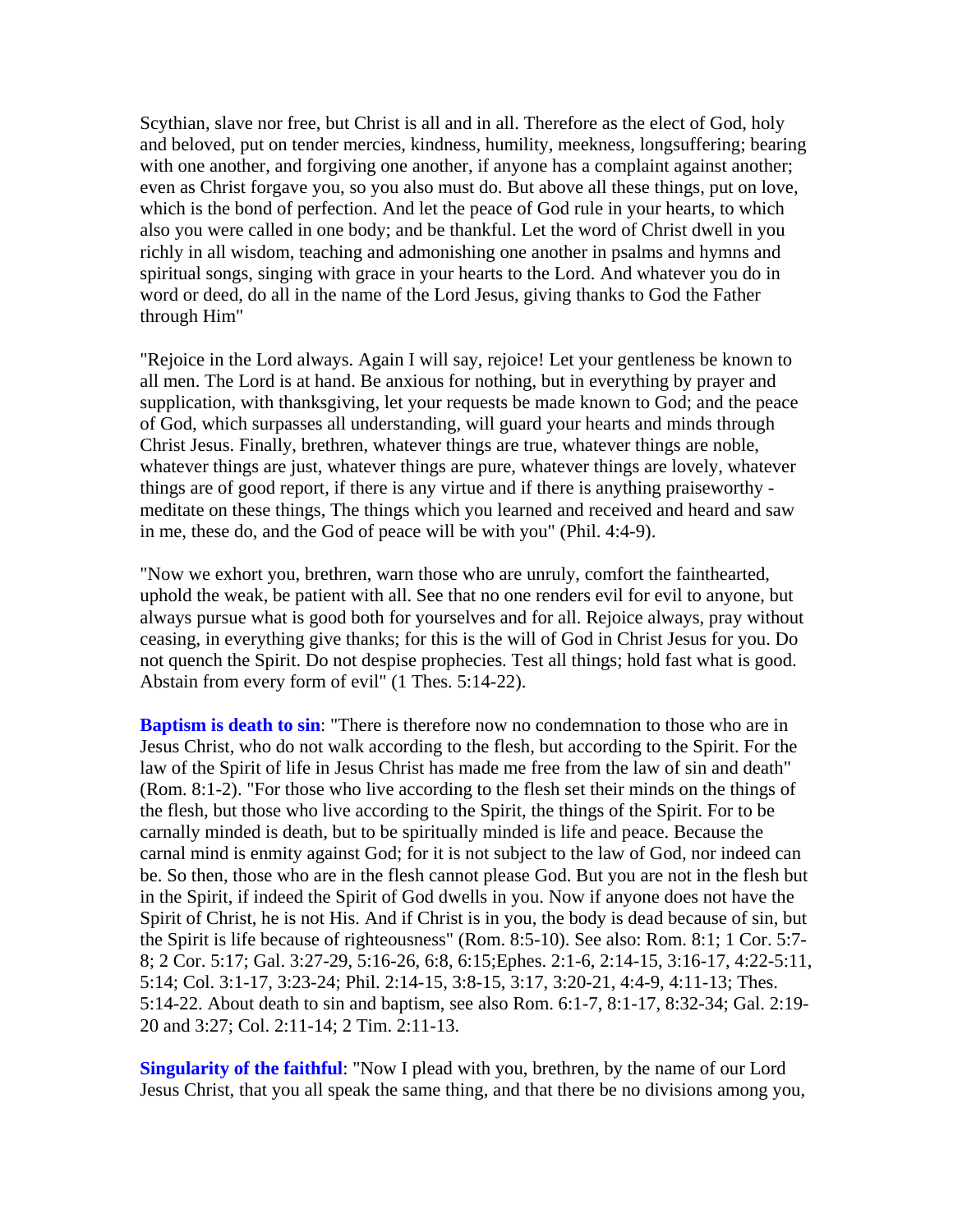but that you be perfectly joined together in the same mind and in the same judgment" (1 Cor. 1:10). "Therefore if there is any consolation in Christ, if any comfort of love, if any fellowship of the Spirit, if any affection and mercy, fulfill my joy by being likeminded, having the same love, being of one accord, of one mind. Let nothing be done through selfish ambition or conceit, but in lowliness of mind let each esteem others better than himself. Let each of you look out not only for his own interests, but also for the interests of others. Let this mind be in you which was also in Christ Jesus" (Phil. 2:1-5). "But if you bite and devour one another, beware lest you be consumed by one another" (Gal. 5:15). "If it is possible, as much as depends on you, live peaceably with all men" (Rom. 12:18). See also Ephes. 4:1-5, 4:13; Phil. 1:27.

**Deeds of the law does not justify a person**: Rom. 3:19-5:2 and the Epistle to the Galatians.

**Life and death**: Phil. 1:21-24.

**Redemption through Christ and about the Cross**: 1 Cor. 1:18-24, 2:2; Gal. 6:14; Phi. 3:18-19; Rom. 5\_10; Col. 1;20\_23; Heb. 5:1-9; 2 Cor. 5:19-21; Gal. 3:13-14; Ephes. 1:7, 2:16; Titus 2:14; Heb. 9:11-28, 10:5, 10:14-22.

**Qualifications and responsibilities of the God's servants**: Bishops (1 Tim.3:1-7), Priest (Titus 1:5-9) and Deacon (1 Tim. 3:8-13).

**Meekness and forgiveness**: "Beloved, do not avenge yourselves, but rather give place to wrath; for it is written, 'Vengeance is Mine, I will repay,' says the Lord. Therefore: 'If your enemy is hungry, feed him; If he is thirsty, give him a drink; For in so doing you will heap coals of fire on his head.' Do not be overcome by evil, but overcome evil with good" (Rom. 12:18-21). "Let your gentleness be known to all men. The Lord is at hand" (Phil. 4:5). See also: Gal. 6:1; Col. 3:12; 2 Tim. 2:25.

**Love towards God**: "Who shall separate us from the love of Christ? Shall tribulation, or distress, or persecution, or famine, or nakedness, or peril, or sword? As it is written: 'For Your sake we are killed all day long; We are accounted as sheep for the slaughter' (Psalm 43:23). Yet in all these things we are more than conquerors through Him Who loved us. For I am persuaded that neither death nor life, nor Angels nor principalities nor powers, nor things present nor things to come, nor height nor depth, nor any other created thing, shall be able to separate us from the love of God which is in Christ Jesus our Lord" (Rom. 8:35-39).

**Love toward your neighbor**: "Though I speak with the tongues of men and of Angels, but have not love, I have become sounding brass or a clanging cymbal. And though I have the gift of prophecy, and understand all mysteries and all knowledge, and though I have all faith, so that I could remove mountains, but have not love, I am nothing. And though I bestow all my goods to feed the poor, and though I give my body to be burned, but have not love, it profits me nothing. Love suffers long and is kind; love does not envy; love does not parade itself, is not puffed up; does not behave rudely, does not seek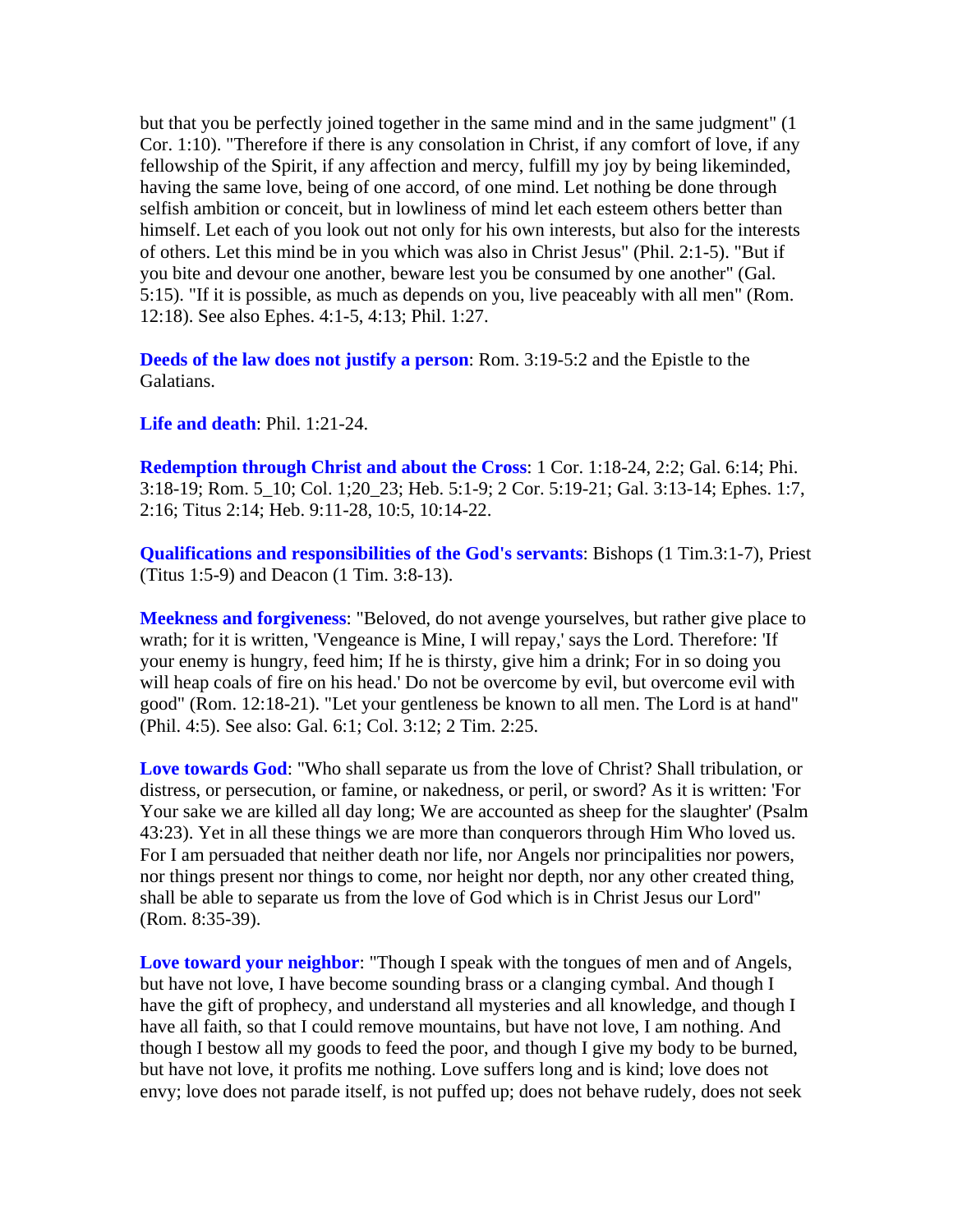its own, is not provoked, thinks no evil; does not rejoice in iniquity, but rejoices in the truth; bears all things, believes all things, hopes all things, endures all things. Love never fails, but whether there are prophecies, they will fail; whether there are tongues, they will cease; whether there is knowledge, it will vanish away" (1 Cor. 13:1-8). "For all the law is fulfilled in one word, even in this: 'You shall love your neighbor as yourself.' 9Gal. 5:14). See also 1 Thes. 4:9; 1 Tim. 1:5-6.

**Prayer:** "Continue earnestly in prayer, being vigilant in it with thanksgiving" (Col. 4:2) See also: Rom. 8:26-27; Ephes. 5:19-20, 6:18; 1 Tim. 2:1-3; Heb. 13:15.

**God's wisdom in man's salvation**: 1 Cor. 2:4-16, 3:18-21; Ephes. 1:17-19, 3:18-19, 5:15-17; Col. 1:9, 2:3, 3:16.

**Manhood**: "And not in any way terrified by your adversaries, which is to them a proof of perdition, but to you of salvation, and that from God" (Phil. 1:28). See also: 1 Cor. 16:13.

**On worthlessness of those who live idle lives**: Heb. 6:4-8, 10:26-31.

**Reward for good deeds**: Romans 2:6-17.

**Justification by faith and grace**: Gal. 2:16-21, 3:18-26; Titus 3:4-7.

**Responsibility**: Romans 2:6-17.

**Christ and His two natures**: Col. 1:15-20, 2:9; Phil. 2:5-11; Heb. 1:1-4; Heb. 2:7-11.

**Last days and antichrist**: 2 Thess. 2:1-12; 1 Tim. 4:1-2; 2 Tim. 3:1-5.

**Ordeals, Lent and the deadening of sinful flesh**: "I beseech you therefore, brethren, by the mercies of God, that you present your bodies a living sacrifice, holy, acceptable to God, which is your reasonable service. And do not be conformed to this world, but be transformed by the renewing of your mind, that you may prove what is that good and acceptable and perfect will of God" (Rom. 12:1-2). "Do you know that those who run in a race all run, but one receives the prize? Run in such a way that you may obtain it. And everyone who competes for the prize is temperate in all things. Now they do it to obtain a perishable crown, but we for an imperishable crown. Therefore I run thus: not with uncertainty. Thus I fight: not as one who beats the air. But I discipline my body and bring it into subjection, lest, when I have preached to others, I myself should become disqualified" (1 Cor. 9:24-27). "And those who are Christ's have crucified the flesh with its passions and desires" (Gal. 5:24).

**Holy Gospel Divinely inspired**: 2 Tim. 3:15-16; Heb. 4; 12.

**Knowing God**: Rom. 1:19-32.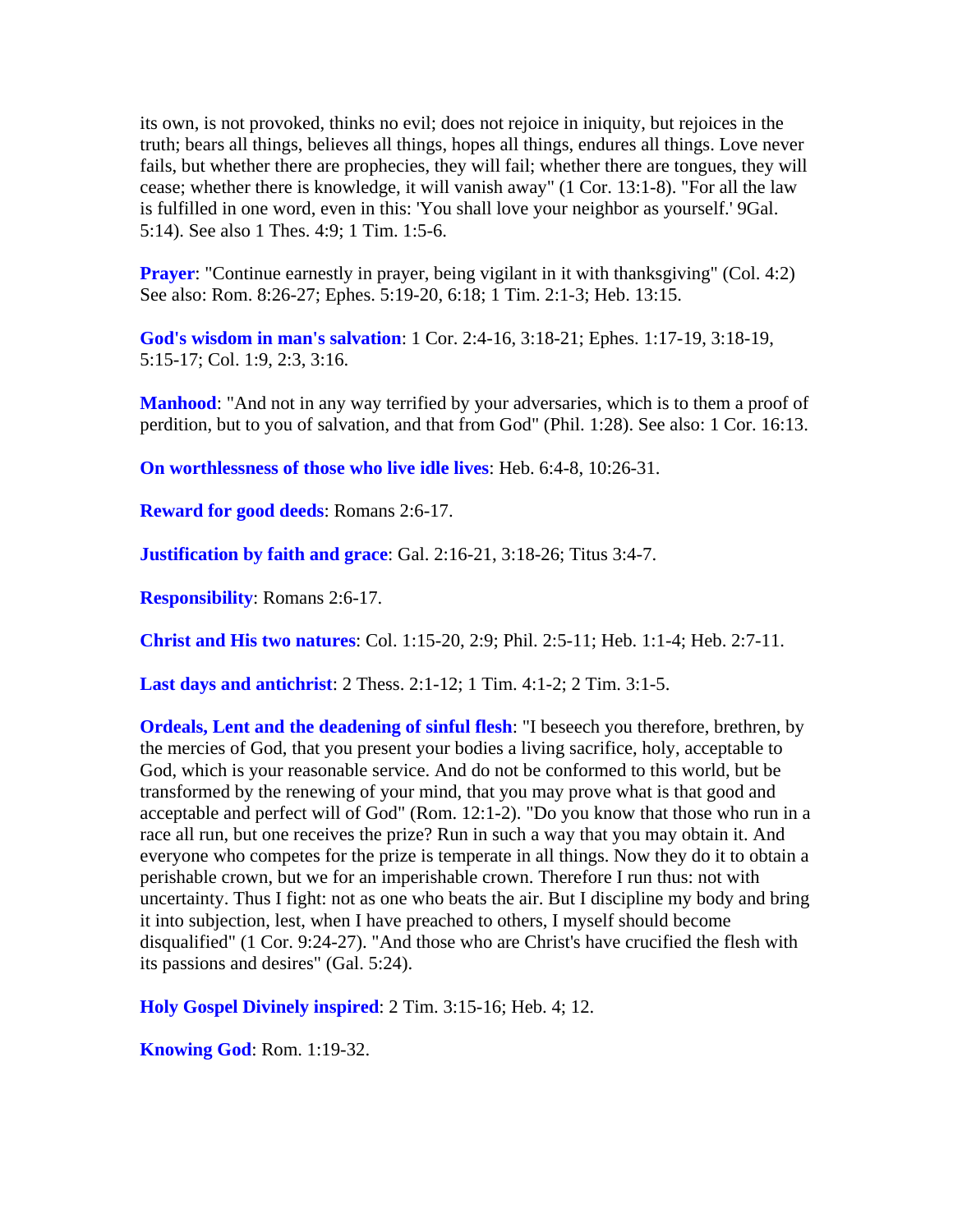**Help for the needy**: "But this I say: he who sows sparingly (donates sparingly) will also reap sparingly, and he who sows bountifully will also reap bountifully. So let each one give as he purposes in his heart, not grudgingly or of necessity; for God loves a cheerful giver. And God is able to make all grace abound toward you, that you, always having all sufficiency in all things, may have an abundance for every good work. As it is written: 'He has dispersed abroad, he has given to the poor; his righteousness endures forever' (Psalm 111:9). Now may he who supplies seed to the sower, and bread for food, supply and multiply the seed you have sown and increase the fruits of your righteousness, while you are enriched in everything for all liberality, which causes thanksgiving through us to God. For the administration of this service not only supplies the needs of the Saints, but also is abounding through many thanksgivings to God" (2 Cor. 9:6-12). See also: 1 Cor. 16:1-4; 2 Cor. 8:11-15.

#### **Examples of faith of past righteous fathers**: Heb. 11:1 - 12:3.

**On happiness**: "For the Kingdom of God is not eating and drinking, but righteousness and peace and joy in the Holy Spirit" (Rom. 14:17). "But the fruit of the Spirit is love, joy, peace" (Gal. 5:22). "Rejoice in the Lord always. Again I will say, rejoice!" (Phil. 3:1, 4:4; 1 Thes. 5:16).

**Christian freedom**: "Stand fast therefore in the liberty by which Christ has made us free, and do not be entangled again with a yoke of bondage.....For you, brethren, have been called to liberty; only do not use liberty as an opportunity for the flesh, but through love serve one another" (Gal. 5:1, 5:13). "But beware lest somehow this liberty of yours become a stumbling block to those who are weak" (1 Cor. 8:9-13). See also Rom. 14:13.

**Piety**: "And what agreement has the temple of God with idols? For you are the temple of the living God. As god has said: 'I will dwell in them and walk among them. I will be their God, and they shall be My people' (Lev. 26:12). Therefore 'Come out from among them and be separate, says the Lord. Do not touch what is unclean, and I will receive you (Isa. 52:11) I will be a Father to you, and you shall be My sons and daughters, says the Lord Mighty' (Jer. 3:19, Hos. 52:11). Therefore, having these promises, beloved, let us cleanse ourselves from all filthiness of the flesh and spirit, perfecting holiness in the fear of God" (2 Cor. 6:16 - 7:1). "For this is the will of God, your sanctification: that you should abstain from sexual immorality; that each of you should know how to possess his own vessel in sanctification and honor" (1 Thes. 4:3-4). See also: 1Cor. 6:15-20; 2 Cor. 6:16-7:1; Ephes. 1:4; Col. 1:22-23; 1 Thes. 4:3-4; Heb. 10:10, 10:14, 12:14-15.

**Family and about the responsibilities of its members**: Ephes. 5:22-23, 6:1-4; Col. 3:18-21; 1 Tim. 2:9-15.

**Tribulations and temptations**: "Through whom also we have access by faith into this grace in which we stand and rejoice in hope of the glory of God. And not only that, but we also glory in tribulations, knowing that tribulation produces perseverance; and perseverance character; and character, hope" (Rom. 5:2-4). "For consider Him Who endured such hostility from sinners against Himself, lest you become weary and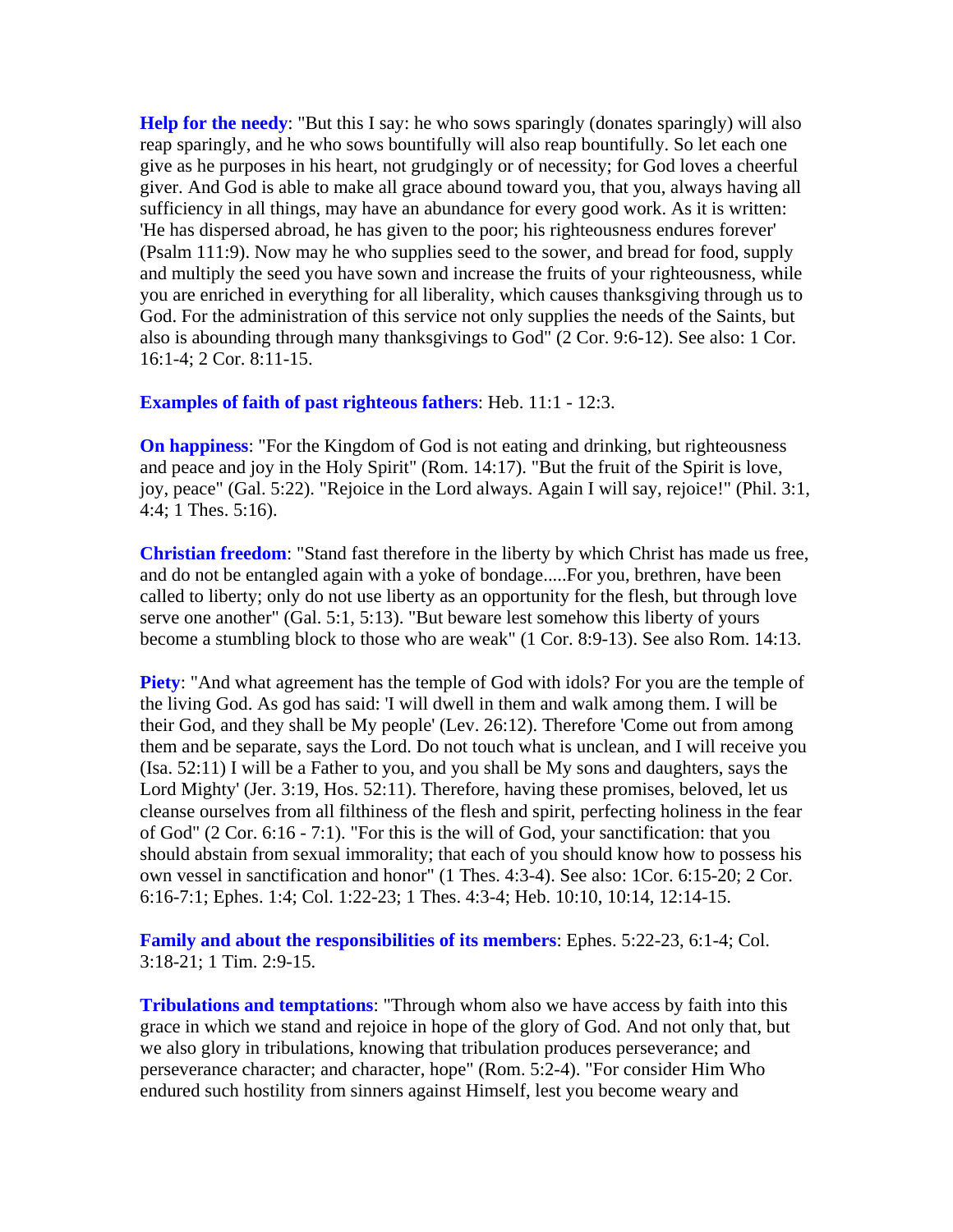discouraged in your souls. You have not yet resisted to bloodshed, striving against sin. And you have forgotten the exhortation which speaks to you as to sons: 'My son, do not despise the chastening of the Lord, nor be discouraged when you are rebuked by Him; for whom the Lord loves He chastens, and scourges every son whom He receives' (Proverbs 3:11-12). If you endure chastening, God deals with you as with sons; for what son is there whom a father does not chasten? But if you are without chastening, of which all have become partakers, then you are illegitimate and not sons. Furthermore, we have had human fathers who corrected us, and we paid them respect. Shall we not much more readily be in subjection to the Father of spirits and live? For they indeed for a few days chastened us as seemed best to them, but He for our profit, that we may be partakers of His holiness. Now no chastening seems to be joyful for the present, but painful; nevertheless, afterward it yields the peaceable fruit of righteousness to those who have been trained by it. Therefore strengthen the hands which hang down, and the feeble knees, and make straight paths for your feet, so that what is lame may not be dislocated, but rather be healed" (Heb. 12:3-13). See also: Rom. 5:2-4; 2 Cor. 4:8-18, 1:3-6, 7:10, 12:10; 1Thes. 3:3-4; 2 Thes. 1:6-7; 2 Tim. 3:12; Heb. 2:18, 4:15, 12:3-13.

**Humility**: "Let nothing be done through selfish ambition or conceit, but in lowliness of mind let each esteem others better than himself" (Phil. 2:3). See also: Rom. 12:16; 1 Cor. 1:26-31; Col. 3:12.

**Condescension and help one another**: "Brethren, if a man is overtaken in any trespass, you who are spiritual restore such a one in a spirit of gentleness, considering yourself lest you also be tempted. Bear one another's burdens, and so fulfill the law of Christ" (Gal. 6:1-2).

**Conscience**: "This charge I commit to you, son Timothy, according to the prophesies previously made concerning you, that by them you may wage the good warfare, having faith and a good conscience, which some having rejected, concerning the faith have suffered shipwreck" (1 Tim. 1:18-19). See also: Heb. 9:14, 10:22.

**Do not litigate or altercate**: 1 Cor. 6:1-7.

**Christians - sons of God**: Gal. 4:7; Ephes. 2:18.

**Patience:** "But as for you brethren, do not grow weary in doing good" (2 Thes. 3:13). "But you, O man of God, flee these things and pursue righteousness, godliness, faith, love, patience, gentleness" (1 Tim. 6:11). "For you have need of endurance, so that after you have done the will of God, you may receive the promise" (Heb. 10:36, 12:1; Rom. 5:3).

Industriousness: "If anyone will not work, neither shall he eat" (2 Thes. 3:8-12). See also: 1 Thes. 4:10-12; 1 Tim. 5:8).